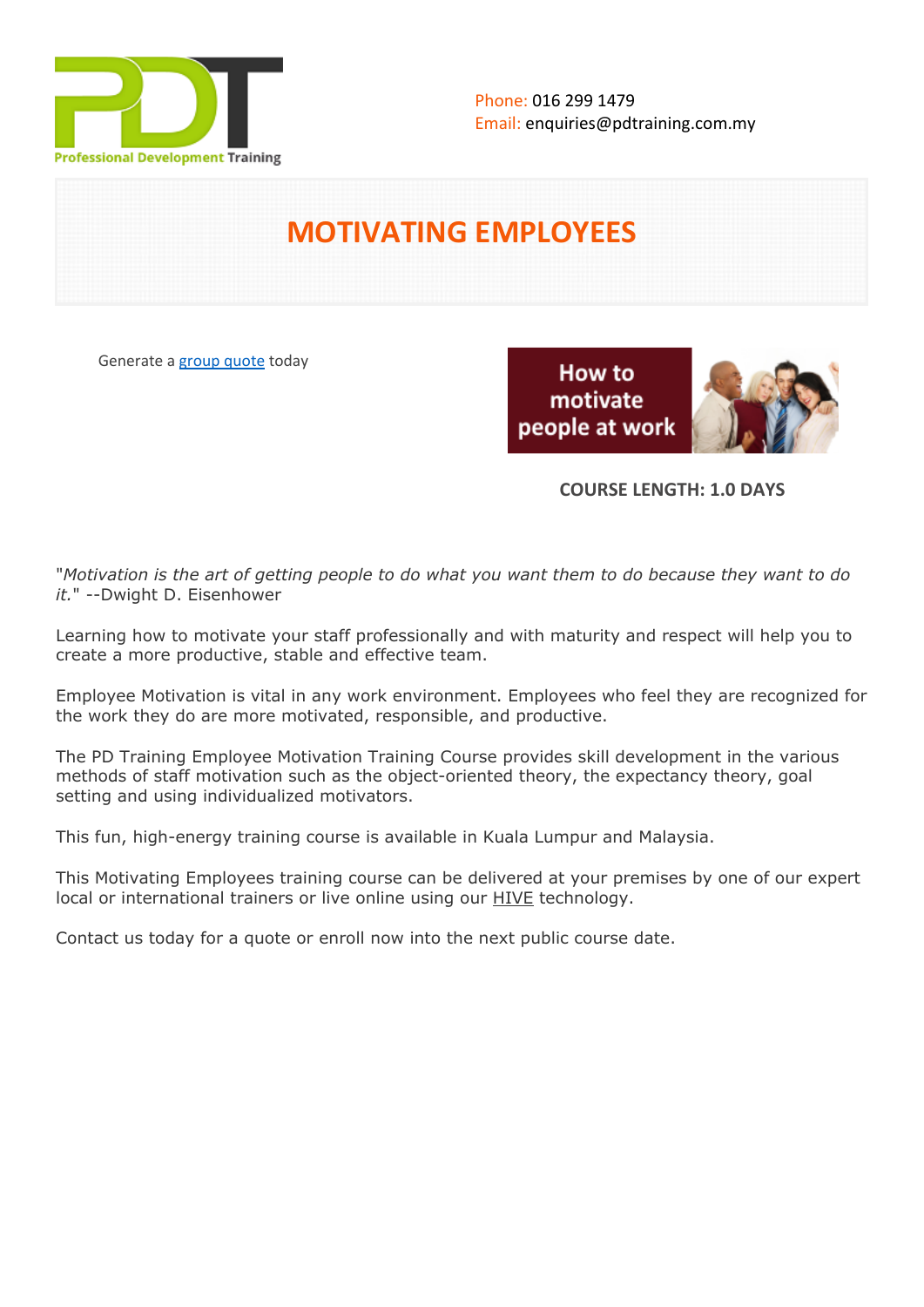#### **MOTIVATING EMPLOYEES COURSE OUTLINE**

#### **FOREWORD**

Employee Motivation is becoming ever more important in the workplace and everyone agrees that a motivated workforce is far more likely to be a successful workforce. The happier and more professional an employee is, the better the results they will deliver for you. Of course, every employer wants to make sure that they have a workforce who will do their best, but this does not simply mean making the job easy for their employees. In fact, part of the problem of motivation is that where the job is too easy, employees become complacent.

There is therefore a challenge for all employers and management in delivering the right balance between a confident, motivated workforce and a workforce which is driven to attain goals.

It can be described as a mix between the pleasure of a comfortable working environment and the fear of failure, although in honesty it is more complicated than that equation suggests. Regardless of how it is characterized, it is important to get the right balance in order to ensure that you have a motivated workforce. This Employee Motivation course is designed to show participants the way to get the best out of a confident, motivated set of employees, and to show them how to motivate that group.

#### **OUTCOMES**

- Explain motivation
- Apply effective methods of staff motivation
- Interpret and discuss the psychological theories behind employee motivation
- Develop plans for more effective team motivation including making allowances for different personality types
- Set clear & defined goals as part of the motivation process
- Identify specific challenges of workplace motivation & learn how to address them

#### **MODULES**

#### **Lesson 1: Getting Started**

- Workshop Objectives
- Pre-Assignment Review

#### **Lesson 2: A Psychological Approach**

- Herzberg's Theory of Motivation
- Maslow's Hierarchy of Needs
- The Two Models of Motivation

#### **Lesson 3: Object-Oriented Theory**

- The Carrot
- The Whip

#### **Lesson 4: Using Reinforcement Theory**

- A History of Reinforcement Theory
- Understanding the Three Factors